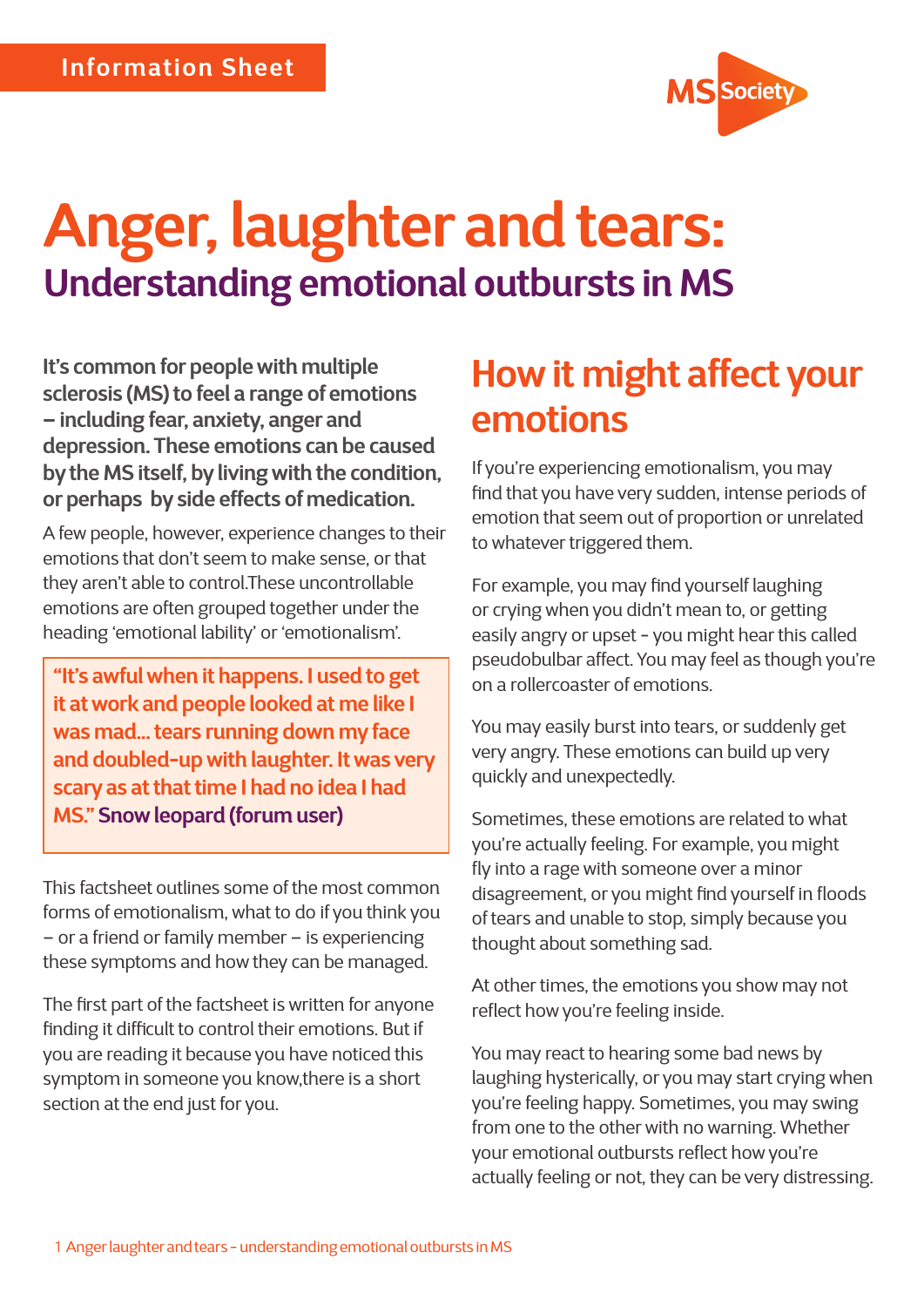## **Why is this happening?**

Emotionalism is more than simply part of a reaction to being diagnosed with, or living with, MS. It's often caused by MS-related nerve damage in the areas of your brain that control your emotions. However, as with any emotional symptom of MS, there may be a number of different factors involved.

If you're experiencing changes to your emotions that you can't control or that don't make sense, you should speak to your GP or MS nurse.

### **Are there any treatments for it?**

Emotionalism can be a difficult symptom to manage, and you may not be able to make it go away completely.

There are some drug treatments that may help. The NICE guideline for MS, which outlines how MS should be treated on the NHS in England and Wales, recommends prescribing amitryptiline, an antidepressant, for emotionalism.

Other antidepressants, such as fluoxetine or citalopram, may also help.

Talking therapies can also help, either in combination with medication or on their own. There's more on talking therapies on our website **www.mssociety.org.uk**

**"I have found myself with tears pouring down my face while not feeling sad or down (it's happened at work a couple of times, which was rather embarrassing). And I reacted to my neuro telling me I had inflammation of my brain by laughing hysterically. Very odd." Gail**

## **How can I help myself?**

As well as medication and talking therapies, there are things you can do to help yourself. These include tips for when you find yourself becoming overly emotional, as well as suggestions for things your friends and family can do.

- Some people find that taking a break from a conversation helps when their emotions get out of control, while some need to leave the room for a 'time out'. Other people find they don't need to do anything, and that if they carry on the conversation their emotions will return to normal
- You can also tell your friends and family how you would like them to react if you do start becoming overly emotional. For example, you could ask them to carry on the conversation, change the subject, pause for a moment, ask if you are OK, or touch your arm or hand – whatever you find works for you
- Talking to the people around you and explaining that it is a symptom can help to make both you and them feel less embarrassed when it happens. This can be important, as many people find that other people's embarrassment makes it harder for them to get their emotions under control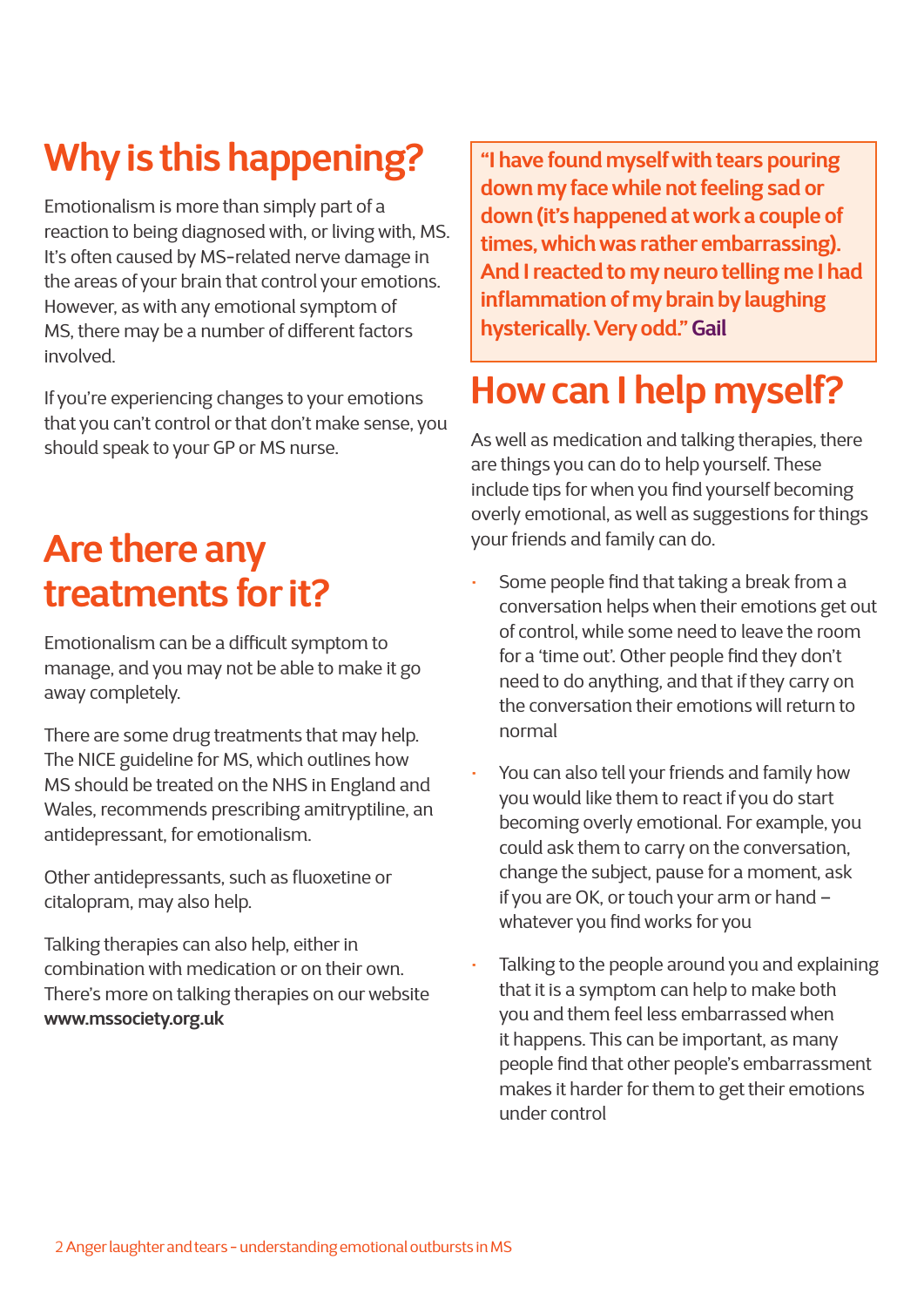- If there are situations that you know are likely to make you overly emotional – for example, someone else getting emotional – you may find it helps to tell others how you're likely to react so it's not a surprise for them
- It can help if people around you know that it's not something you can control – simply telling you to stop crying or shouting won't work
- Remind people that not all emotional outbursts are emotionalism. If you are genuinely feeling upset about something, make sure that the people around you know, so you get the support you need from them

### **What if I know someone with these symptoms?**

If your friend or family member has been showing extremes of emotion – perhaps getting very angry or crying over something very small – or behaving in a way that you consider out of character or wrong, this can be difficult to deal with.

It may be affecting your relationship with the person. For example, you may feel like you're treading on eggshells. You may be at the receiving end of their emotional outbursts, and you may be feeling hurt and upset. You may feel as though you no longer know what the person is feeling, or you may be avoiding them because of their behaviour – perhaps because you're embarrassed by it.

It may be easier to come to terms with the behaviour if you understand that it's a symptom of MS, and that they can't control it.

There is also support available to help you. This might be a talking therapy, such as counselling. Your local branch of the MS Society may also be able to help, or you can contact the **MS Society Helpline on 0808 800 8000**. If you're the person's carer, local carers' organisations can offer support.